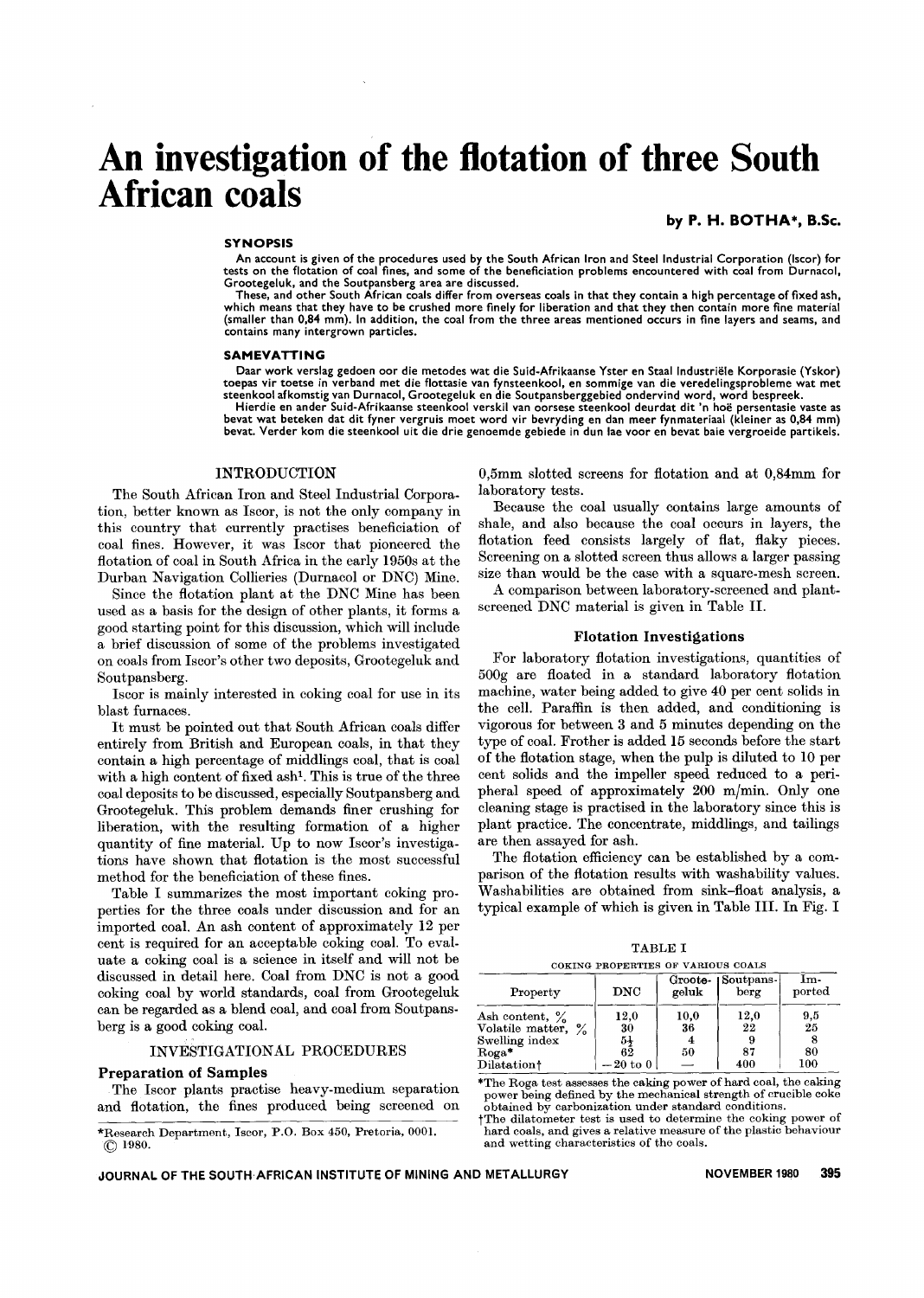|                  |       |           | <b>DNC</b> |            | Grootegeluk |          |  |
|------------------|-------|-----------|------------|------------|-------------|----------|--|
|                  | Plant |           |            | Laboratory | Laboratory  |          |  |
| Size             |       | Mass $\%$ |            | Mass $\%$  | Mass $\%$   | Ash $\%$ |  |
| fraction<br>mm   | Frac. | Cum.      | Frac.      | Cum.       | Frac.       | Frac.    |  |
| $+0,841$         | 4,1   | 4,1       |            |            |             |          |  |
| $-0.841 + 0.589$ | 11,2  | 15,3      | 22.3       | 22,3       | 21,7        | 40,7     |  |
| $-0.589 + 0.417$ | 17.3  | 32,6      | 16.8       | 39.1       | 14,9        | 40.0     |  |
| $-0.417 + 0.295$ | 14,7  | 47.3      | 15,9       | 55,0       | 13.9        | 40.6     |  |
| $-0.295 + 0.208$ | 12,0  | 59.3      | 12,1       | 67.1       | 12,1        | 42.0     |  |
| $-0.208 + 0.147$ | 11,8  | 71.I      | 8,9        | 76.0       | 9.6         | 45.3     |  |
| $-0.147 + 0.104$ | 7,5   | 78,6      | 5,5        | 81,5       | 6,1         | 49.0     |  |
| $-0.104 + 0.074$ | 6,6   | 85,2      | 3,9        | 85,4       | 5,5         | 46.3     |  |
| $-0.074 + 0.044$ | 4,9   | 90.1      | 3,8        | 89,2       | 5,2         | 44.2     |  |
| $-0,044$         | 8,9   | 100.0     | 10,8       | 100.0      | 11,0        | 54.5     |  |
| Total            | 100.0 |           | 100.0      |            | 100.0       | 43,9     |  |

DIFFERENCE BETWEEN PLANT-SCREENED AND LABORATORY-SCREENED MATERIAL TABLE II



Fig. I-Comparison between results obtained by flotation and washability values

these values are compared with flotation results obtained on the same feed. The flotation efficiency for a certain grade of ash can be obtained from the curves, and is expressed as a percentage of the theoretical value.

If only small quantities of coal are available, locked batch tests are conducted after the initial individual bench tests. Five tests are usually sufficient to give rise to fairly reliable concJusions.

If enough material is available, continuous pilot-scale runs should be conducted before full-scale plant runs are carried out.

## TABLE III

TYPICAL SINK-FLOAT ANALYSIS OF DNC FINES

| Product               | Mass $\%$ |       | Ash $\%$ |      |
|-----------------------|-----------|-------|----------|------|
| $g/cm^3$              | Frac.     | Cum.  | Frac.    | Cum. |
| Float 1,5             | 62,2      | 62.2  | 8,5      | 8,5  |
| $1,5 \text{ to } 1.6$ | 5,6       | 67.8  | 24.6     | 9,8  |
| $1,6$ to 1.7          | 5,9       | 73.7  | 32,2     | 11,6 |
| Sink 1.7              | 26,3      | 100.0 | 59.7     | 24.3 |
| Total                 | 100.0     |       | 24.3     |      |

## Coal from ONC

The flotation plants installed at DNC are capable of treating a total of more than 100 t/h. Approximately 15 per cent of the final coking coal arises from the flotation sections. The flotation units are 8m3 and 3m3 in size. A flowsheet is given in Fig. 2.

#### **Shaking Tables**

During the design stage of the plant, shaking tables were considered as an alternative to flotation. Investigation showed that the material had to be deslimed before it could be tabled because the high-ash slimes would otherwise report with the bulk of the water in the low-gravity material.

On a feed that had not been deslimed, the tables could not give better ash values than 13,1 per cent with a recovery of 67,5 per cent by mass. The flotation results on this material indicated a recovery of 75,2 per cent at 12 per cent ash.

In an attempt to create favourable conditions for tabling, the minus 0,84mm material was deslimed before further treatment. Because of the high losses of coal in the slimes, the slimes had to be treated by flotation.

Although the combined table and flotation results

NOVEMBER 1980 METALLURGY MOURNAL OF THE SOUTH AFRICAN INSTITUTE OF MINING AND METALLURGY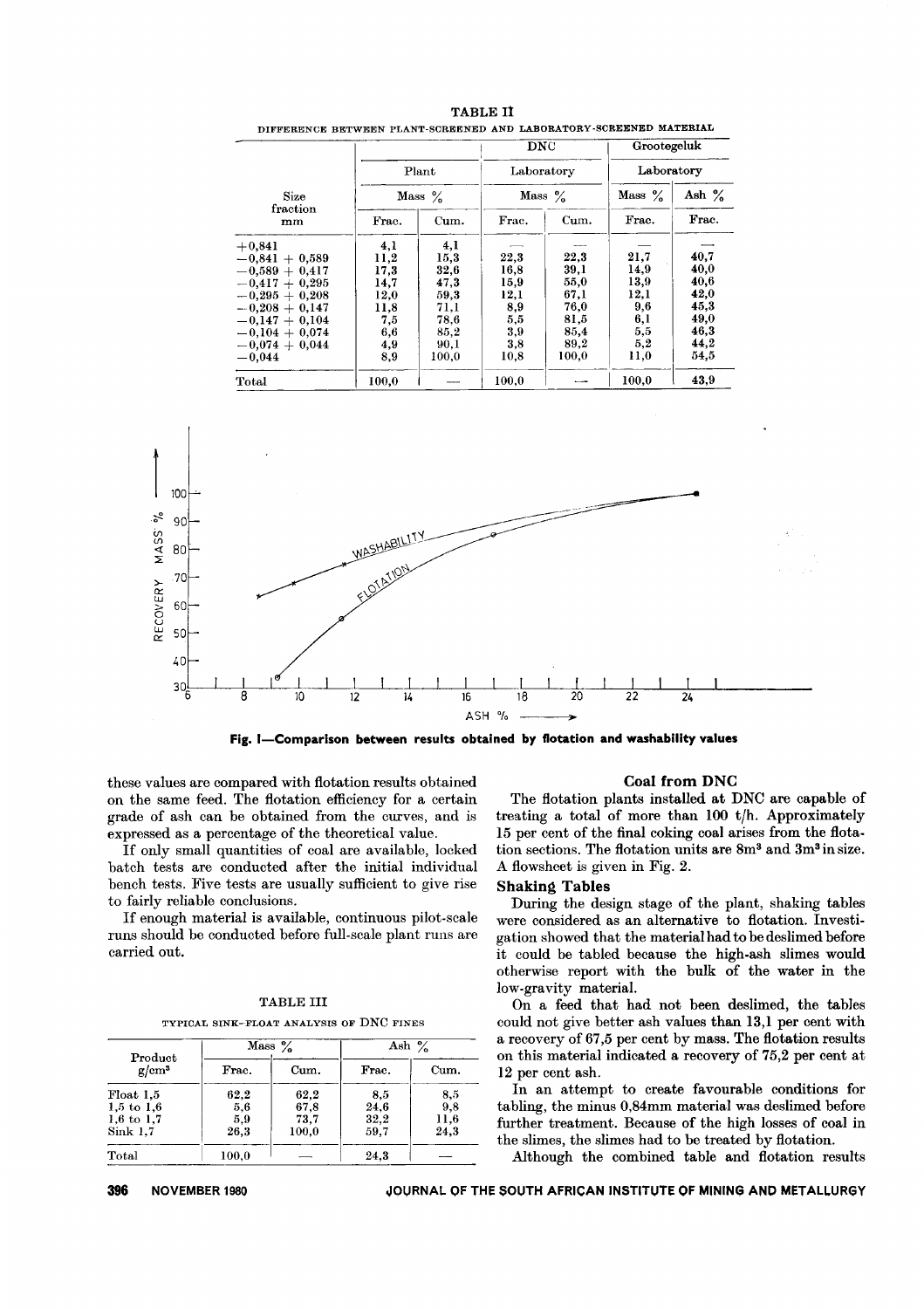| Flotation                                          |                       |                      | $\overline{\text{DNC}}$       |              |                       |                         | Grootezeluk           |                      | Soutpansberg                                       |                            |                       |                      |                      |                      |                              |                              |
|----------------------------------------------------|-----------------------|----------------------|-------------------------------|--------------|-----------------------|-------------------------|-----------------------|----------------------|----------------------------------------------------|----------------------------|-----------------------|----------------------|----------------------|----------------------|------------------------------|------------------------------|
| products<br>Plant                                  | Laboratory            |                      | Zone $10$<br>$\text{Zone}$ 11 |              |                       | Natural-0.84<br>mm      |                       | Primary<br>middlings |                                                    | Secondary middlings        |                       |                      |                      |                      |                              |                              |
|                                                    | Mass<br>$\frac{6}{6}$ | Ash<br>$\frac{0}{2}$ | Mass<br>$\frac{6}{6}$<br>$\%$ | Ash          | Mass<br>$\frac{9}{6}$ | Ash<br>0/<br>$\sqrt{2}$ | Mass<br>$\frac{9}{6}$ | Ash<br>$\frac{6}{6}$ | Mass<br>Ash<br>$\mathbf{o}$<br>$\frac{9}{6}$<br>/o |                            | Mass<br>$\frac{6}{6}$ | Ash<br>$\frac{9}{6}$ | Dry grinding         | $(-0,21$ mm $)$      |                              | Wet grinding                 |
|                                                    |                       |                      |                               |              |                       |                         |                       |                      |                                                    |                            |                       |                      | Mass<br>$\%$         | Ash<br>$\frac{6}{6}$ | Mass<br>$\frac{6}{6}$        | Ash<br>$\%$                  |
| Concentrate<br>Middling 2<br>Middling 1<br>Tailing | 47,9<br>52,1          | 10,2<br>38.1         | 48.3<br>51.7                  | 10,1<br>38.3 | 39.7<br>23,2<br>37.1  | 9,7<br>27.8<br>66.8     | 28.6<br>19.1<br>52.3  | 10.5<br>29.6<br>75,7 | 74,2<br>5,2<br>20.6                                | 11,5<br>--<br>49,3<br>63,9 | 50,0<br>22,4<br>27,6  | 11,9<br>28,5<br>41,8 | 10.8<br>12,8<br>76.4 | 13.6<br>29,6<br>39.6 | 26,7<br>18,3<br>19,9<br>35,1 | 12,1<br>25,5<br>42,2<br>52,2 |
| Total                                              | 100.0                 | 24,7                 | 100.0                         | 24,6         | 100.0                 | 35.1                    | 100.0                 | 48,3                 | 100.0                                              | 24,3                       | 100.0                 | 23.9                 | 100.0                | 35.5                 | 100.0                        | 34,6                         |
| Flotation efficiency, %                            |                       |                      |                               |              | 74,9                  |                         | 59,0                  |                      | 93.3                                               |                            | 71.9                  |                      | 33,4                 |                      | 64.6                         |                              |

TABLE lV FLOTATION RESULTS FOR VARIOUS COAL SAMPLES

equalled the washability, this method could not be considered for practical reasons. Extremely high flotation retention times had to be employed, probably because of the fineness of the slime feed (approximately 80 per cent smaller than  $37\mu$ m). Because of the excessive flotation retention time required, a flotation plant for the treatment of these slimes would be as large as a plant where no desliming was employed. It was therefore decided that only flotation should be used for the treatment of the minus 0,84mm material.

## **Flotation**

With the original flowsheet (Fig. 2) it was difficult for acceptable recoveries to be obtained on some plant feeds since coal was sometimes lost in the tailings. Plant results



**Fig. 2-Flowsheet for the flotation plant at DNC**

and confirmatory laboratory results are shown in Table IV.

## *Standard Method*

Attempts were made in the laboratory to improve the recovery. Only the concentrations of the reagents were varied during these tests. Table V shows that the recovery of the concentrate could be improved to 57,1 per cent, but that the grade decreased to 12,8 per cent ash. To establish the reason for this inefficiency, sink-float investigations were carried out on the three flotation products (Table V).

On a feed that had not been deslimed, the tables could not give better ash values than 13,1 per cent with a recovery of 67,5 per cent by mass. The flotation results on this material indicated a recovery of 75,2 per cent at 12 per cent ash.

Of the flotation concentrate, 22,7 per cent has an ash content of 29,1 per cent. This material is ultrafine (smaller than 44  $\mu$ m). Of the flotation middling, 51,5 per cent consists of material with an ash content of 11,4 per cent. In this case, the material is relatively coarse  $$ approximately 0,5 mm. From these results on the concentrate and middling, it is clear that the material of 29,1 per cent ash in the concentrate is more floatable than the low-ash material (11,4 per cent ash) in the middling. ,

As it was not possible to conduct a proper petrographic

TABLE V

|                      |                                            |                            | Mass $\%$         |              | Ash $\%$     |             |
|----------------------|--------------------------------------------|----------------------------|-------------------|--------------|--------------|-------------|
| Flotation<br>product | Sink–float<br>products                     | Sink–<br>$_{\text{float}}$ | Flotation<br>feed |              |              |             |
|                      |                                            | Frac.                      | Frac.             | Cum.         | Frac.        | Cum.        |
| Concentrate          | $\rm{Float}$ $1.52$<br>${\rm Sink}~1.52$   | 77.3<br>22,7               | 44.1<br>13.0      | 44.1<br>57.1 | 8,0<br>29.1  | 8,0<br>12,8 |
|                      | Total                                      | 100,0                      | 57,1              |              | 12.8         |             |
| Middling             | $\rm{Float}$ $1,52$<br>${\rm Sink} \ 1.52$ | 51,5<br>48,5               | 12,2<br>11,5      | 69,3         | 11,4<br>47.4 | 12,6        |
|                      | Total                                      | 100.0                      | 23.7              |              | 28,9         |             |
| Tailing              | Float 1,52<br>Sink 1,52                    | 10.7<br>89.3               | 2,1<br>17,1       |              | 15,0<br>70,5 |             |
|                      | Total                                      | 100,0                      | 19,2              |              | 64.5         |             |

**JOURNAL OF THE SOUTH AFRICAN INSTITUTE OF MINING AND METALLURGY NOVEMBER** <sup>1980</sup> **397**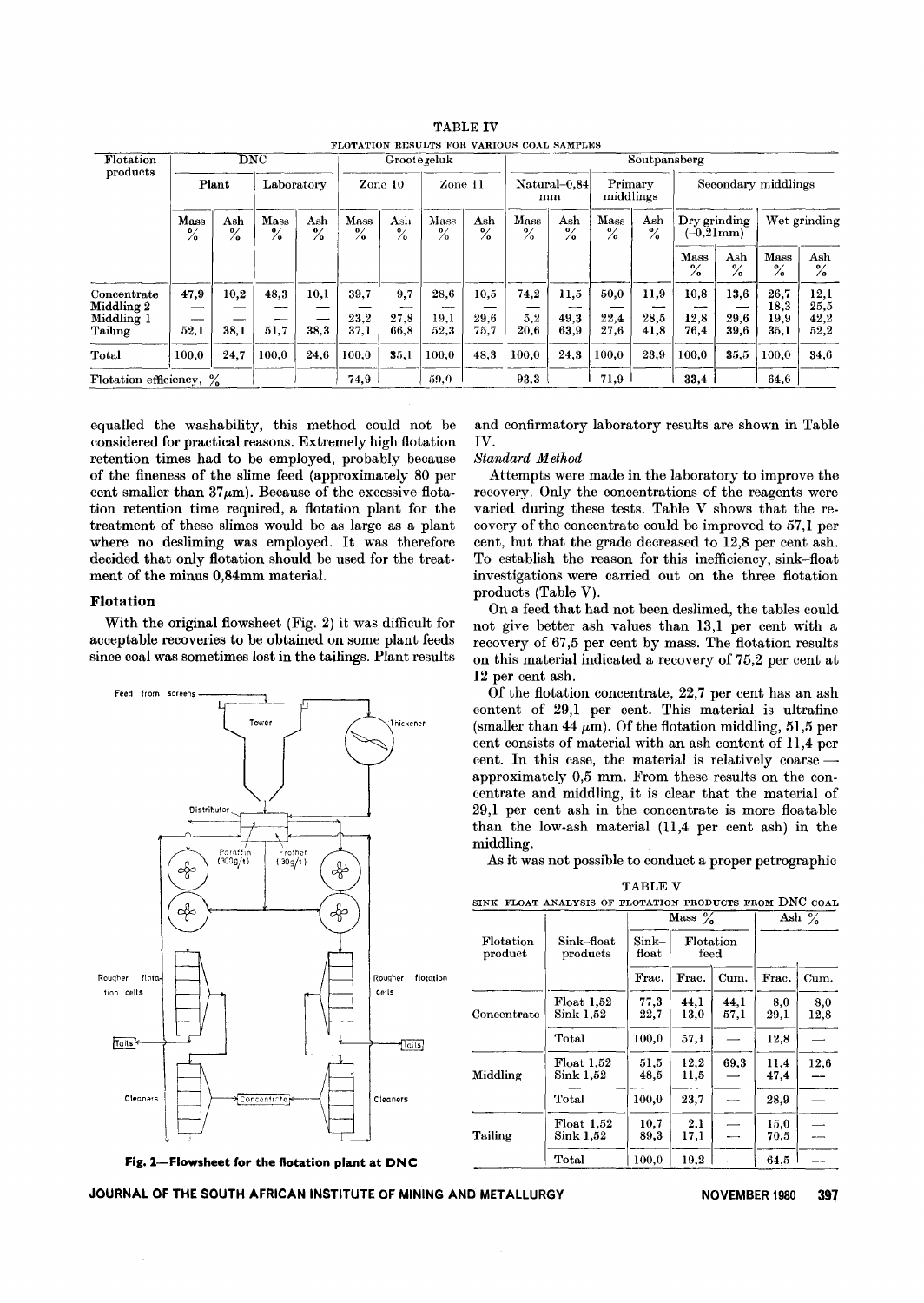investigation of the fine material with an ash content of 29,1 per cent, it was decided to establish the difference in composition between the coarse low-ash fractions in the concentrate and the middling. The results in Table VI show that there was more vitrinite in the concentrate fraction, which is in line with the observations of other investigators2-4 that vitrinite is more floata ble than fusinite. However, from the results reported in Table VI, it is clear that it is difficult in practice to effect a sharp separation between these materials. Some of the fusinite particles float before some of the vitrinite particles, probably due to the difference in particle size.

A more selective method had to be found and various parameters were therefore investigated.

## *Methods Producing Negative Results*

Results with depressants such as  $\text{Na}_2\text{SiO}_3$ ,  $\text{Na}_2\text{SiF}_6$ , CMC, guars, and dextrines were very disappointing, and these depressants were found to effect no improvement at all. When various readily available collectors from different suppliers were tested (not the special types mentioned by Vlashova<sup>6</sup> and Petukhov<sup>7</sup>), ordinary kerosene proved to be the best. This is in line with the conclusions of Brown8, who mentions that a liquid and not extremely viscous paraffinic hydrocarbon having a high molecular mass should be an effective collector for coal. For various reasons of a practical nature power paraffin, which is virtually as effective as kerosene, is used on Iscor's plants.

Only three methods yielded improved results.

## *Influence of Frother*

Tests on frother concentration showed that low concentrations produced better results. Neczaj-Hruzewicz<sup>9</sup> found that increasing frother additions cause a higher ash content in the concentrate. When the frother was omitted completely during laboratory tests, the results were close to washability. However, previous experience proves that it is impossible to run a coalflotation plant without frother. The reason for this is

TABLE VI PETROGRAPHIC ANALYSIS OF LOW-ASH PRODUCTS FROM DNC COAL

| Product                                                     | Ash<br>$\%$ | Vitri-<br>nite<br>$\%$ | Exi-<br>nite<br>℅ | Reactiver<br>semi-<br>fusinite<br>$\%$ | Inert<br>semi-<br>fusinite<br>о, | Selero-<br>tinite<br>$\%$ |
|-------------------------------------------------------------|-------------|------------------------|-------------------|----------------------------------------|----------------------------------|---------------------------|
| Concentrate<br>$F$ loat $1.52$<br>Middlina<br>$F$ loat 1.52 | 8.0<br>11.4 | 61<br>41               | 3                 | 18<br>30                               | 16<br>24                         | 2                         |

|               |       | STAGE-ADDITION METHOD ON DNC COAL |          |      |  |  |
|---------------|-------|-----------------------------------|----------|------|--|--|
| Product       | Mass  | $\frac{0}{2}$                     | Ash $\%$ |      |  |  |
|               | Frac. | Cum.                              | Frac.    | Cum. |  |  |
| Concentrate 1 | 45.1  | 45,1                              | 11,1     | 11,1 |  |  |
| Concentrate 2 | 11.2  | 56,3                              | 12,9     | 11,5 |  |  |
| Concentrate 3 | 6.6   | 62,9                              | 15,2     | 11,9 |  |  |
| Concentrate 4 | 3,6   | 66,5                              | 17,1     | 12,2 |  |  |
| Concentrate 5 | 5,7   | 72,2                              | 20.9     | 12,9 |  |  |
| Concentrate 6 | 2,2   | 74.4                              | 25.6     | 13,2 |  |  |
| Concentrate 7 | 1,2   | 75,6                              | 29,4     | 13,5 |  |  |
| Concentrate 8 | 2,0   | 77,6                              | 35,9     | 14,1 |  |  |
| Tailing       | 22,4  | 100.0                             | 64.7     | 25.5 |  |  |
| Total         | 100.0 |                                   | 25.5     |      |  |  |

TABLE VII



Ex Tower Reagent ♣ Rougher cells Ex  $\mathbf{r}$  $\overline{\mathbf{2}}$  $\overline{\phantom{a}}$ 6  $\sqrt{\text{Tails}}$  $\overline{3}$ Thickener <u>Cleaner ceils</u>  $\overline{\cdot}$  $\overline{2}$ Concentrate to filters

**Fig. 3-Flowsheet proposed for the flotation plant at DNC**

possibly the flocculation effect of an excessive amount of paraffin2. As a result, the froth created is heavily loaded, dry, and brittle, and tends to fall back into the pulp when a fairly large cell is used. As a frother cannot be omitted, starvation quantities of an aliphatic alcohol or a polyglycol type, both of which are conducive to the elimination of gangue<sup>10</sup>, are preferred.

## *Influence of Stage Additions*

All the reagents were added in eight stages during the flotation process (Table VII). These results show that 62,9 per cent of the mass can be recovered at an ash content of 11,9 per cent, with the possibility of further improvement since these values were obtained with only one stage of flotation, viz the rougher stage. Concentrates 1 to 3 could be removed as a final concentrate, and concentrates 4 to 8 could be treated in a cleaner stage, which could improve the recovery even further.

#### *Influence of Separate Conditioning*

In the last method, the finer and coarser fractions were conditioned separately and recombined for flotation, Glembotskiill also obtained promising results by this method. In the tests reported here, the plus 0,6 mm material, after being conditioned with reagent, was combined with unconditioned minus 0,6 mm material. The latter received no conditioning at all. This method would be easy to use at the DNC plant, where the tower product consists mainly of coarse material and the material from the thickener is relatively fine.

## **Proposed Plant Flowsheet**

The flowsheet shown in Fig. 3 was based on theresults of these investigations. This method is a departure from the standard procedure, and pilot-scale tests will have to be conducted on a more representative sample to verify the laboratory results before plant tests are undertaken.

## COAL FROM GROOTEGELUK

## **Flowsheet**

Coal from this area differs from the DNC material in that the ash content is high, averaging about 45 per cent, and relatively finer intergrowths are found. The body consists of various zones, and the testwork was concentrated on material from zones 10 and 11, especially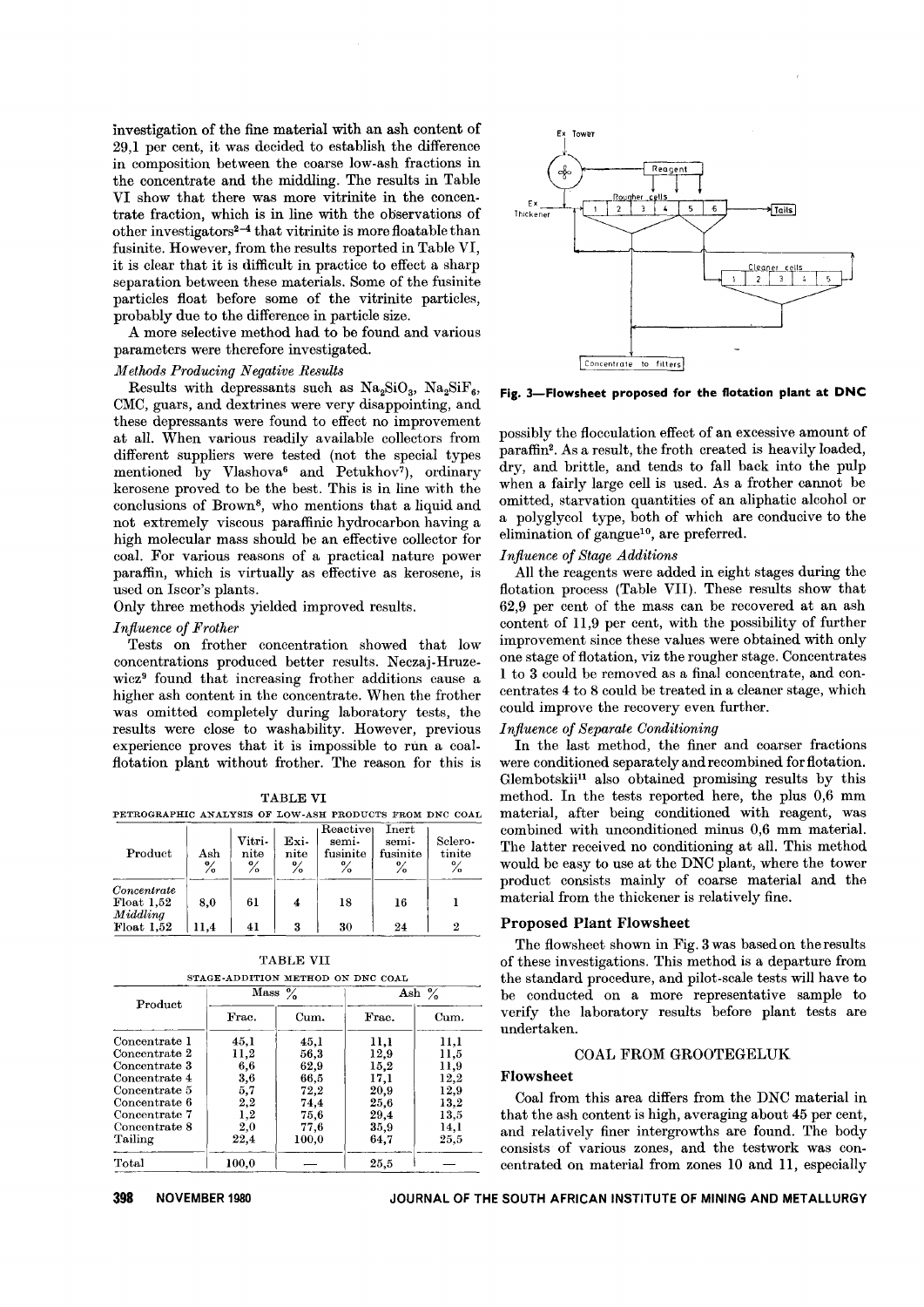

**Fig, 4--lnfluence of air regulation on the flotation of coal from Grootegeluk**

the latter, where the ash values are higher. The flotation section of the plant can treat 365 t of feed per hour. Basically, the flowsheet will be the same as at DNC, but larger flotation units (16m3) of a different type are illustrated as rougher cells, and 3m3 units as cleaner cells.

## *Investigations Conducted*

The investigation of Grootegeluk coal started on a laboratory scale, followed by pilot-scale work at Pretoria and on site at Hoornbosch, where Iscor erected a  $25 t/h$ pilot plant. Investigations were also conducted on commercial cells.

## *Standard Method*

As this is a blend-coking coal, it was decided to upgrade it to an ash content of 10 per cent. The results obtained on samples from zones 10 and 11 are reported in Table IV, which shows that the flotation recoveries were much lower than from the DNC material, as could be expected from feeds of higher ash content. Another factor is that this coal is much more intergrown, and the flotation efficiency is therefore relatively low, especially on the sample from zone 11.

#### *Influence of quantity of Air*

The regulation of air was also found to be of crucial importance. This was clearly illustrated during laboratory tests, which were confirmed later both on pilot-plant and full-scale units. Fig. 4 represents a typical set of results obtained in the laboratory. From the diagram it is clear that, for the same recoveries, the ash grade was 1,6 per cent better in the tests where relatively little air was used. When flotation units were being selected for the plant and various types of equipment were being tested on a commercial scale, it was found that unrestricted air flow resulted in poor concentrate with an ash content of about 14 per cent, whereas restricted air flow produced concentrates of the desired quality (10 per cent ash). Arbiter<sup>12</sup>, during his investigations into air-flow numbers on a zinc ore, also found that the regulation of air improved the results.

#### *Problem of Sedimentation*

An aspect that caused concern during these trial runs was the amount of sedimentation in the cells resulting from the high-ash material. As it was known that such problems are encountered<sup>13</sup> in large units (8m<sup>3</sup> and larger), it was decided that this phenomenon should be investigated in commercial-size units. Problems were expected with excessive settling of the coarse high ash material, which results in ineffective dispersion characteristics.

Problems were indeed encountered with some types of cells. The sediments were excessive, and speeding up of the rotors resulted in a concentrate with a higher-ash content. In the type of cell preferred, the sediment could be reduced by a reduction in the air flow, which is also beneficial for the ash grade. The air dispersion in these cells was good, and the froth surface was relatively turbulence-free, especially in the smaller units (3m3).

It was decided that water-only cyclones should not be used to remove excessive particles of shale before flotation since laboratory tests had shown that approximately 4 per cent of the coal present in the feed was lost in the cyclone tailing.

## COAL FROM SOUTPANSBERG

## Laboratory Flowsheet

Soutpansberg coal is virtually the only South African



**Fig, 5-Preliminary flowsheet for the flotation of coal from Soutpansberg**